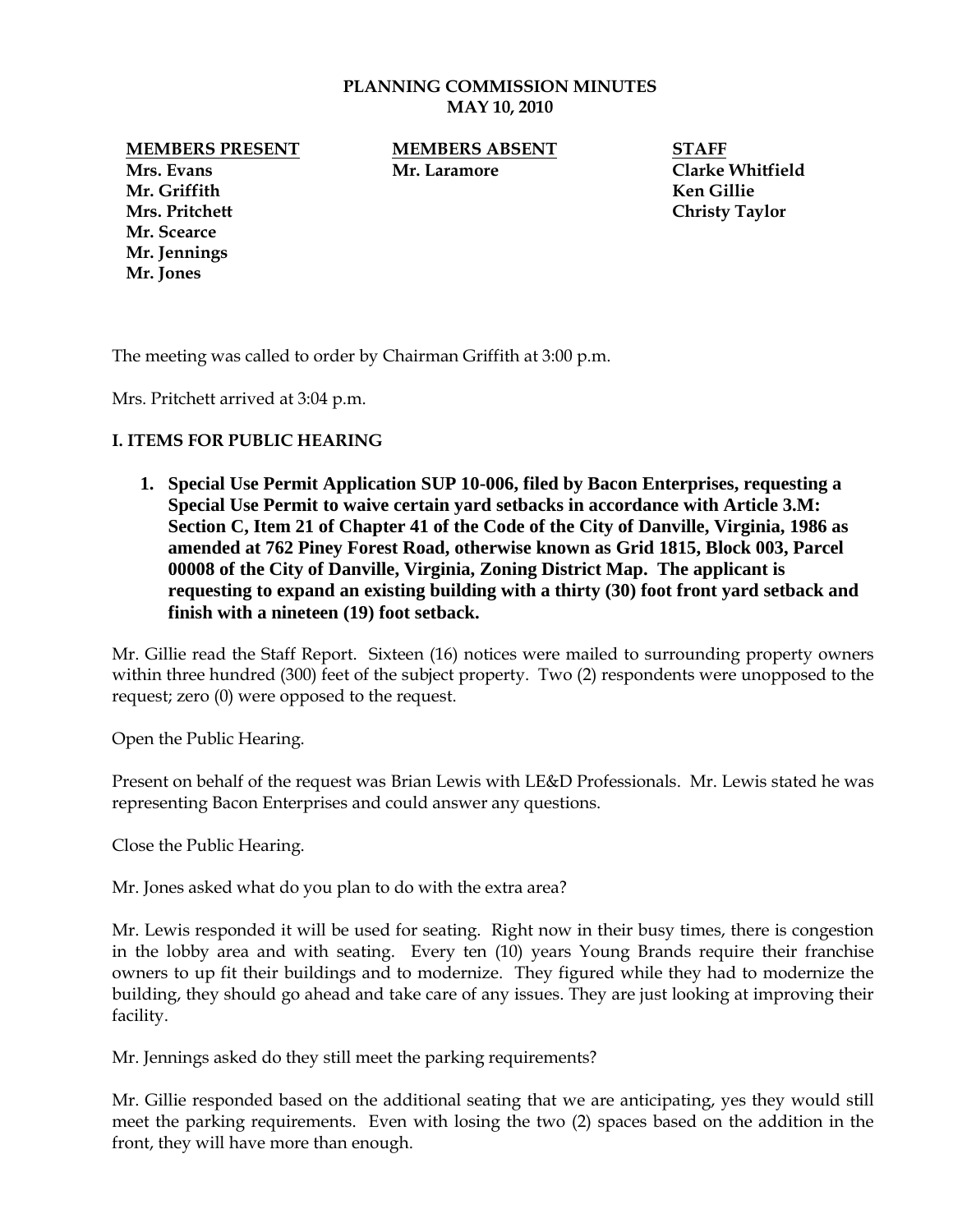**Mrs. Pritchett made a motion to recommend approval of Special Use Permit Application SUP 10- 006, with conditions per Staff. Mr. Scearce seconded the motion. The motion was approved by a 6-0 vote.** 

**2. Rezoning Request RZ 10-006, filed by Hilda Hatchett, requesting to amend the Year 2020 Land Use Plan from Suburban Single Family to Neighborhood Service and to rezone from OT-R Old Town Residential District to TO-C Transitional Office District, .74 acres at 1624 South Main St, otherwise known as Grid 1620, Block 001, Parcel's 00004 & 00005 of the City of Danville, Virginia Zoning District Map. The applicant is proposing to rezone the property to convert a residence into a commercial office.**

Mr. Gillie read the Staff Report. Fifteen (15) notices were mailed to surrounding property owners within three hundred (300) feet of the subject property. Four (4) respondents were unopposed to the request; Three (3) were opposed to the request.

Open the Public Hearing.

Present on behalf of the request was Hilda Hatchett. Ms. Hatchett stated she owned Express Taxes in Southwyck Plaza. I am asking for you to rezone to commercial so I can have my tax office. I have checked and gotten two (2) estimates on getting a driveway paved. I have also talked to Mr. Stokes Daniels. He had resurveyed the property six (6) months ago. It is two (2) lots now and I asked him if he would make it into one (1) lot. He said he could. I am asking if you would please consider rezoning this for me. I have been over at Express Taxes for fourteen (14) years and I have paid enough in rent to own the place. That is my concern and why I want to move and buy some property of my own.

Close the Public Hearing.

Mrs. Pritchett asked West Garage Doors Inc., it says Old Town Residential. That is actually a commercial-retail kind of building, is it not?

Mr. Gillie responded as far as Staff knows, it has never been operated as a commercial entity. The owner is listed as West Garage Doors, which is just a company name. As far as we know the building is used for personal storage. There is not any type of operation going on inside that we are aware of.

Mrs. Pritchett asked is there signage there?

Mr. Griffith stated I was out there this morning and I do not recall seeing any signage.

Mr. Gillie stated it looks like a commercial structure but to the best of our knowledge it has not been used commercially. It is just used for storage. Since my employment in 1992, I do not remember the building being used commercially. If it has, I could not find anything in our records to indicate so.

Mrs. Pritchett asked if it could not be used commercially unless it was rezoned?

Mr. Gillie responded correct. Unless they went through the same process to have it rezoned and were successful at City Council, it could not be used commercially.

Mr. Jones asked Staff to explain spot zoning and the problem with that.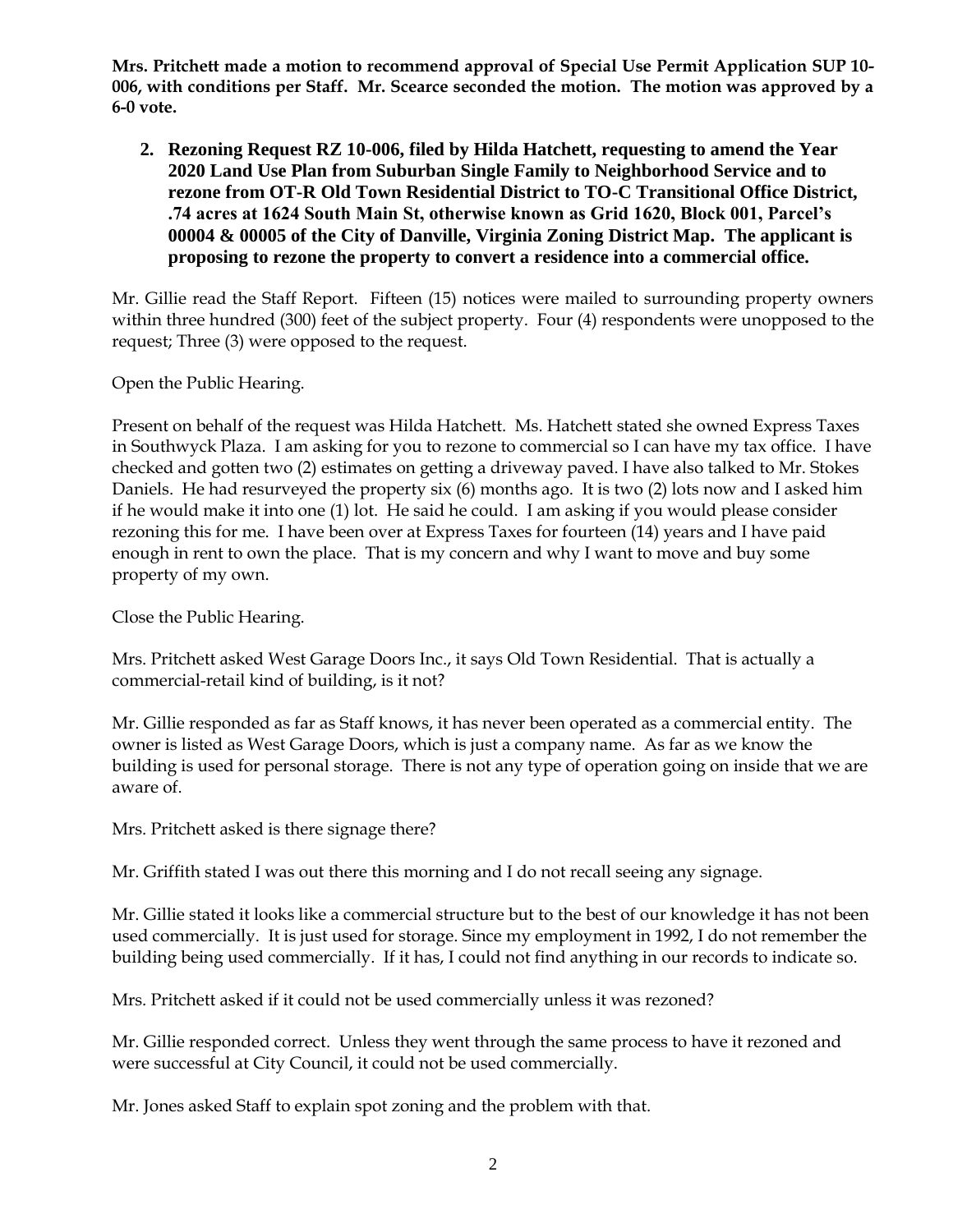Mr. Gillie stated that was a question for the City Attorney.

Mr. Whitfield responded spot zoning is not necessarily a problem, it is illegal spot zoning. Illegal spot zoning happens when you rezone or make a decision on a piece of property that benefits just one (1) or two (2) land owners as opposed to the entire community as a whole.

Mr. Griffith stated spot zoning is when one (1) piece of property is zoned different from all the surrounding contiguous property.

Mr. Scearce asked do you see problems with this since everything around it is Old Town Residential?

Mr. Whitfield responded you have to make that determination. Whether you believe it is a benefit to the entire community as opposed to a benefit to one (1) or a couple of land owners. That is one (1) decision you have to make in this case.

Mrs. Evans asked is there any where else in the City that you could rent at a cheaper rate without purchasing this or anywhere else you could purchase where we would not have to spot zone?

Ms. Hatchett responded I have checked but it seems everywhere you go there is rent. The reason I wanted this is because it is right across from where I am now and I have established my clientele there. A lot of my clients are elderly and I figured they could easily find me across the road and it is near the North Carolina border. I get a lot of North Carolina residents that live in North Carolina but work in Virginia. Those are the reasons I wanted something close by.

Mr. Griffith asked are you currently in Southwyck Plaza?

Ms. Hatchett responded yes.

# **Mr. Jennings made a motion to approve the recommendation by Staff and deny Rezoning Request RZ 10-006. Mrs. Evans seconded the motion. The motion was approved by a 5-1 vote.**

Mrs. Pritchett stated that the dilemma for me on this is exactly the dilemma we faced last year on that property on 58 East. It was the same situation, mixed use nearby but not contiguous. The fact that this is surrounded by residential properties, I think it would constitute spot zoning. We haven't done it in the past and we are trying to avoid those issues. I think we have to be faithful to our commitment to that.

Mr. Griffith stated that is a good point.

# **II. MINUTES**

**Mrs. Evans made a motion to approve the minutes from the April 12, 2010 meeting. Mr. Jones seconded the motion. The minutes were approved by a 6-0 vote.**

## **III. OTHER BUSINESS**

Mr. Gillie stated the school Planning Commission recommended for approval last month, City Council did grant the Special Use Permit. The teen club that Planning Commission recommended approval of with modifications to the conditions, City Council tabled to allow the applicant additional time to go back and work with some concerns from surrounding property owners as well